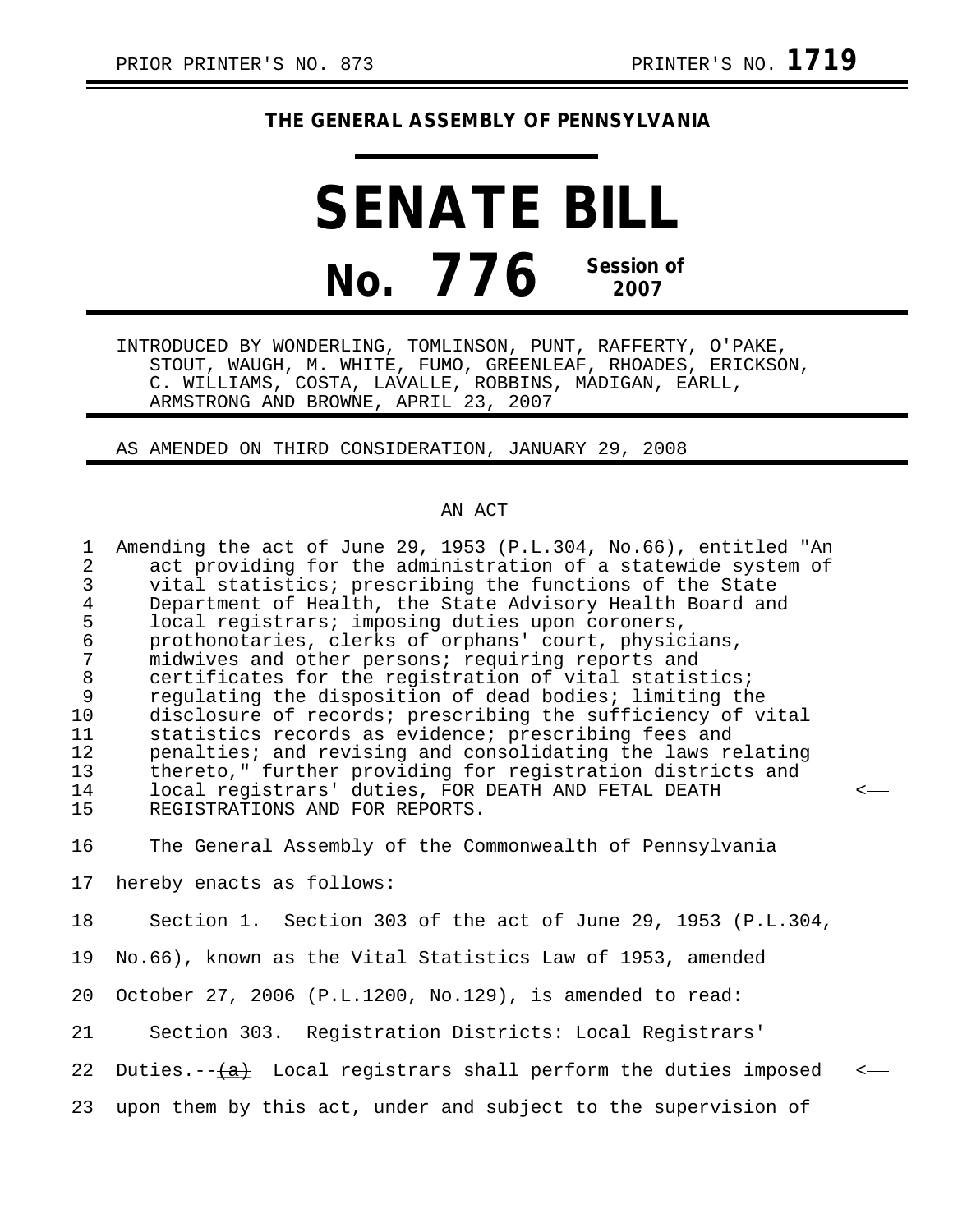1 the department. Local registrars shall transmit certificates and 2 transcripts to such places and at such times as shall be 3 prescribed by the department [and shall transmit, for a person 4 who was at least eighteen (18) years of age at the time of 5 death, a copy of the death certificate to the county board of 6 elections of the county in which the person resided at the time 7 of death].

8 (b) (1) A county board of elections may submit a request to 9 the department that the county board of elections be notified by 10 <u>a local registrar of the death for all persons who are at least</u> 11 eighteen (18) years of age and reside in the county at the time 12 of death. The information transmitted shall be limited to only 13 the name, date of birth, date of death, gender and address of 14 the decedent.

15 (2) The department shall provide to the local registrars a

16 <del>list of all county boards of elections that requested</del>

17 notification under paragraph (1) every six (6) months.

18 (3) A local registrar shall transmit the notification to the

19 county board of elections that is included in the list provided

20 under paragraph  $(2)$  at the same time that the local registrar

21 files its report with the department.

22 SECTION 2. SECTION 501 OF THE ACT, AMENDED JULY 9, 1971 <

23 (P.L.213, NO.38), IS AMENDED TO READ:

24 SECTION 501. DEATH AND FETAL DEATH REGISTRATION:

25 CERTIFICATES TO BE FILED.--A CERTIFICATE OF EACH DEATH OR FETAL 26 DEATH WHICH OCCURS IN THIS COMMONWEALTH SHALL BE FILED WITHIN 27 NINETY-SIX (96) HOURS AFTER THE DEATH OR FETAL DEATH OR WITHIN 28 NINETY-SIX (96) HOURS AFTER THE FINDING OF A DEAD BODY OR FETAL 29 REMAINS. IN EVERY INSTANCE, THE CERTIFICATE SHALL BE FILED PRIOR 30 TO THE ISSUANCE OF A PERMIT FOR INTERMENT OR OTHER DISPOSITION 20070S0776B1719 - 2 -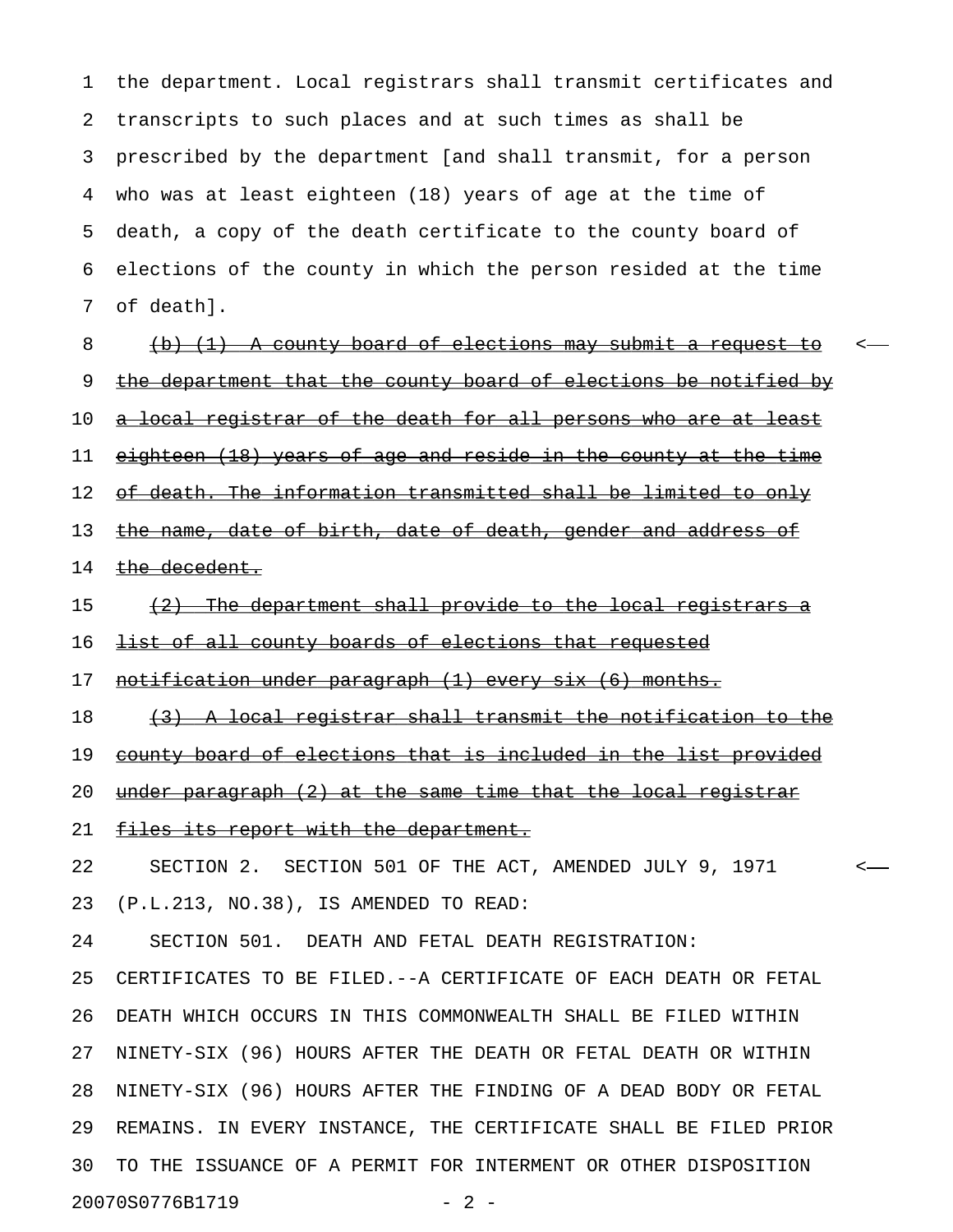1 OF THE DEAD BODY OR FETAL REMAINS. THE PERSON IN CHARGE OF 2 INTERMENT OR OF REMOVAL OF THE DEAD BODY OR FETAL REMAINS FROM 3 THE REGISTRATION DISTRICT SHALL FILE THE CERTIFICATE WITH ANY 4 LOCAL REGISTRAR OR THE STATE REGISTRAR OF VITAL STATISTICS, WHO 5 SHALL BE AUTHORIZED TO ISSUE CERTIFIED COPIES OF SUCH DEATH. 6 SECTION 3. SECTION 504 OF THE ACT, AMENDED OCTOBER 27, 2006 7 (P.L.1200, NO.129), IS AMENDED TO READ:

8 SECTION 504. DEATH AND FETAL DEATH REGISTRATION: PERMITS 9 CONCERNING DEAD BODIES AND FETAL REMAINS.--NO PERSON SHALL 10 DISPOSE OF A DEAD BODY OR FETAL REMAINS UNTIL A LOCAL REGISTRAR 11 OR THE STATE REGISTRAR OF VITAL STATISTICS ISSUES A PERMIT FOR 12 DISPOSAL. THE LOCAL REGISTRAR OR THE STATE REGISTRAR OF VITAL 13 STATISTICS SHALL BE AUTHORIZED TO ISSUE THE PERMIT AND MAY ISSUE 14 BLANK PRESIGNED PERMITS TO THE FUNERAL DIRECTOR ONLY. THE 15 FUNERAL DIRECTOR OR THE PERSON IN CHARGE OF INTERMENT OR REMOVAL 16 SHALL, WITHIN NINETY-SIX (96) HOURS AFTER THE DEATH OR FETAL 17 DEATH OR WITHIN NINETY-SIX (96) HOURS AFTER THE FINDING OF A 18 DEAD BODY OR FETAL REMAINS, FILE WITH THE LOCAL REGISTRAR A 19 CERTIFICATE OF DEATH OR FETAL DEATH.

20 THE SEXTON OR OTHER PERSON IN CHARGE OF ANY PREMISES IN WHICH 21 BODIES ARE INTERRED OR CREMATED SHALL NOT ALLOW THE INTERMENT OR 22 CREMATION OF ANY DEAD BODY OR FETAL REMAINS UNLESS A PERMIT 23 ISSUED UNDER THIS SECTION IS PRESENTED TO THE SEXTON. THE SEXTON 24 OR OTHER PERSON IN CHARGE OF THE PREMISES SHALL ENDORSE UPON 25 EACH PERMIT PRESENTED TO THE SEXTON OR OTHER PERSON THE DATE OF 26 INTERMENT OR CREMATION, OVER THE SEXTON'S OR OTHER PERSON'S 27 SIGNATURE, AND SHALL RETURN THE PERMIT SO ENDORSED TO THE LOCAL 28 REGISTRAR OF THE SEXTON'S OR OTHER PERSON'S DISTRICT OR THE 29 STATE REGISTRAR OF VITAL STATISTICS WITHIN TEN DAY FROM THE DATE 30 OF INTERMENT OR CREMATION.

20070S0776B1719 - 3 -